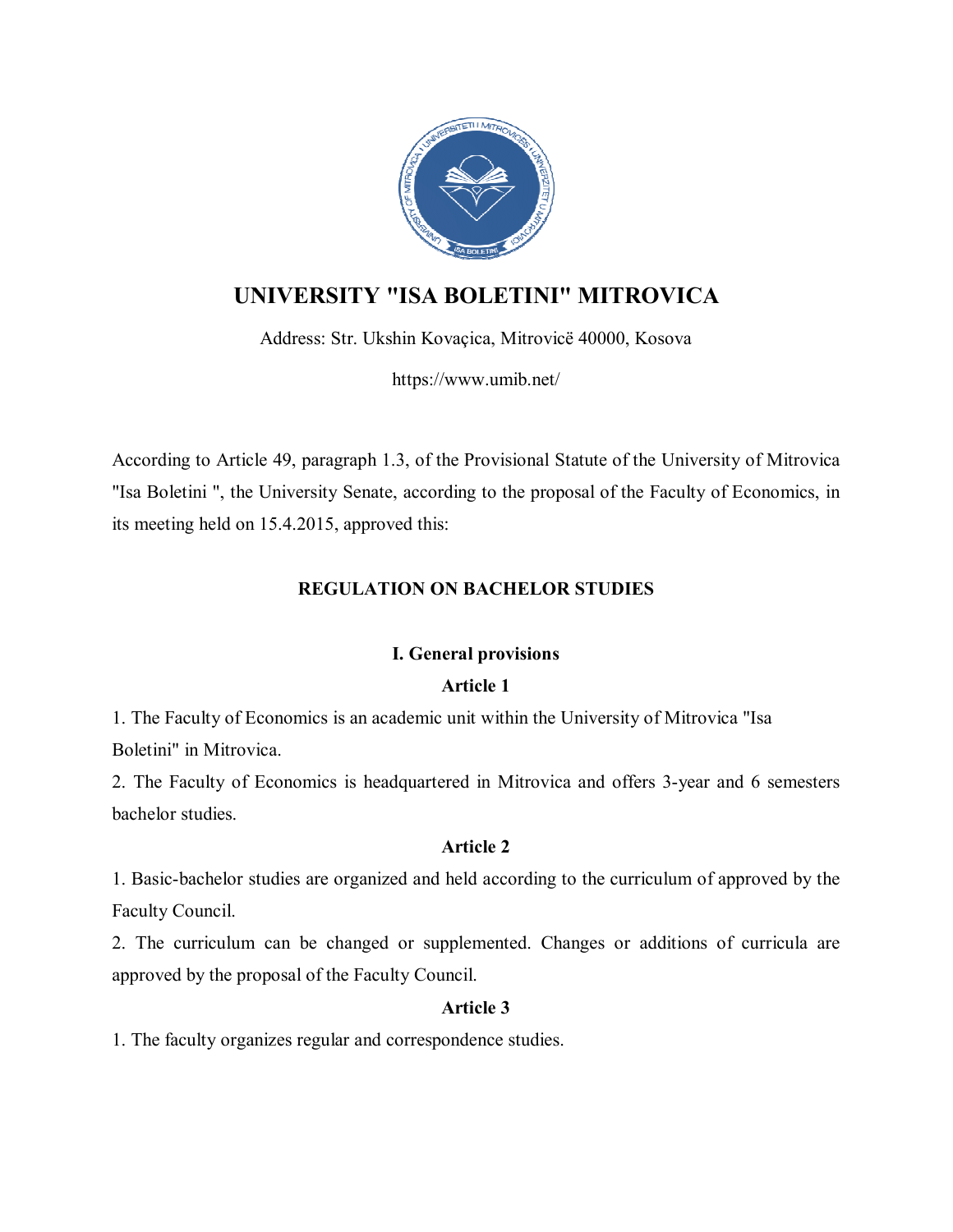1. Teaching is realized through lectures, theoretical exercises, laboratory exercises, practical teaching, seminars, colloquium, professional consultations, independent works of students, as well as educational-scientific excursions.

2. The course can be taught weekly for one or two semesters or can be taught as a block lecture in a semester.

#### **Article 5**

1. The academic year begins on 1st October and ends on 30th September of the following year.

2. The winter semester begins on 1st October and ends on 15th January of the following year.

3. The summer semester starts on 16th February and ends on 31st May of the following year.

#### **II. Duration of studies**

### **Article 6**

1. Basic studies - bachelor in this faculty last three (3) years, respectively 6 semesters and require at least 180 ECTS credits to be completed by the end of the studies.

2. The student must provide for each year of studies 60 credits from the exams given to mandatory and elective subjects.

### **Article 7**

1. Upon successful completion of these studies, the student gains the academic title BACHELOR (BA) for the respective program, respectively the respective teaching direction.

#### **III. Study programs**

# **Article 8**

1. The Faculty of Economics at the University of Mitrovica "Isa Boletini", offers studies in these programs - departments:

- Bank, Finance and Accounting, BSc;

- Management and Informatics, BSc.

2. Study programs contain:

- The title of the studies;
- The type of the studies;
- Academic title;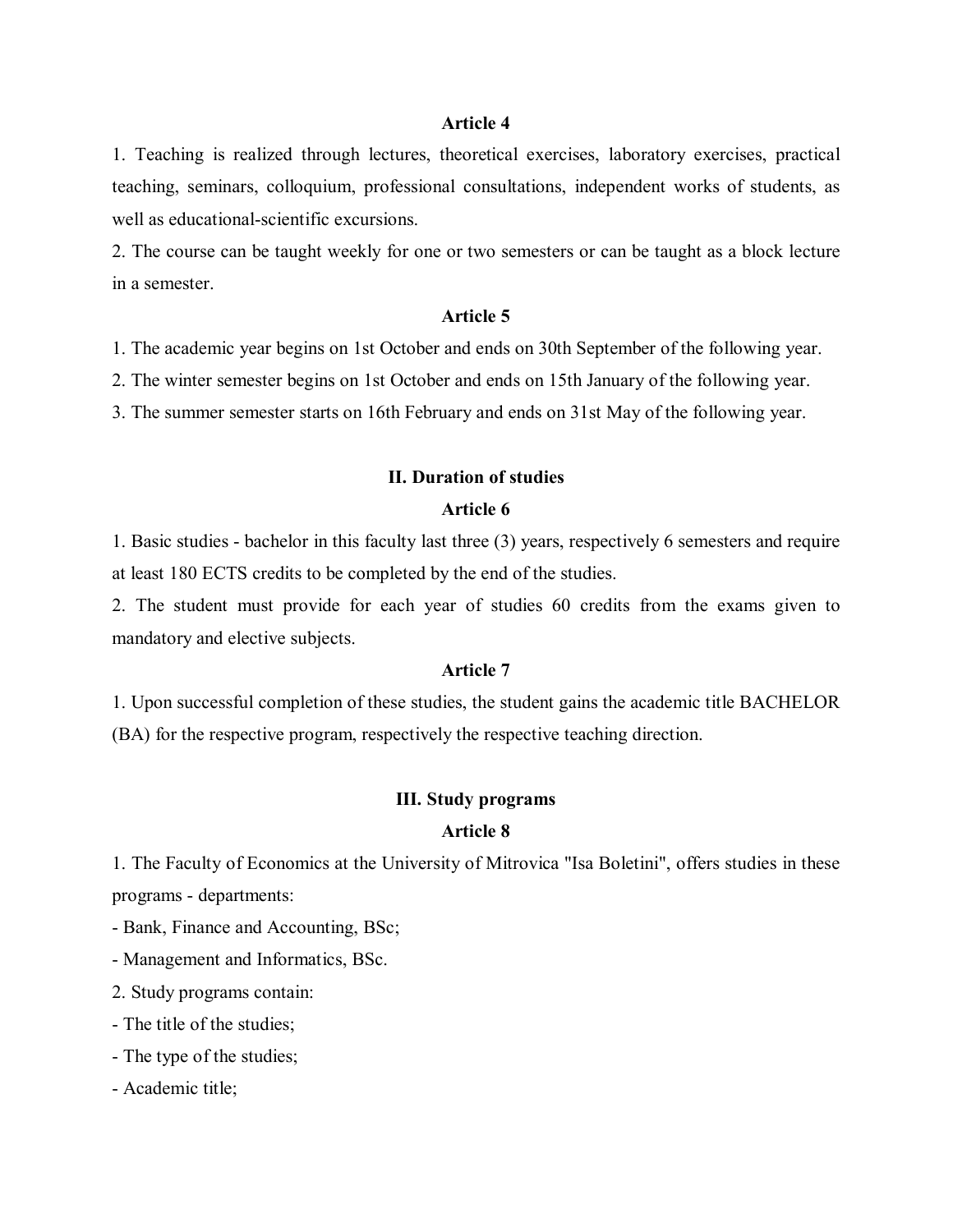- Criteria for enrollment;

- Objectives and results;
- Details on the plan program;
- Competence;

- Value in points according to ECTS (subjects, diploma thesis).

### **IV. Language of studies**

### **Article 9**

1. The Faculty of Economics organizes studies in Albanian and other official languages of Kosovo.

2. By decision of the Senate and on the proposal of the Faculty Council the lectures can be held even in other languages.

### **V. Enrollment in the first year of studies**

# **Article 10**

1. Candidates interested in admission and enrollment in this faculty, must complete these conditions:

- To have completed high school and passed the state Matura exam;

- To have completed high school in the Republic of Kosovo (which is certified with a diploma;

- To have successfully completed primary and secondary school with at least 12 years of schooling (certified with relevant diplomas);

- To have nostrified and certified the diploma of secondary education abroad the Republic of Kosovo by the Ministry of Education, Science and Technology of the Republic of Kosovo.

# **Article 11**

1. The competition, admission and enrollment of new students is done in accordance with the conditions provided by the competition, which is announced and published by the University of Mitrovica "Isa Boletini".

2. The candidate acquires the right for admission and enrollment when he / she passes the entrance exam successfully, based on the number of points obtained according to the ranking up to the number determined for admission in the program, respectively the respective department.

3. The entrance exam is in writing, unless otherwise provided in the competition.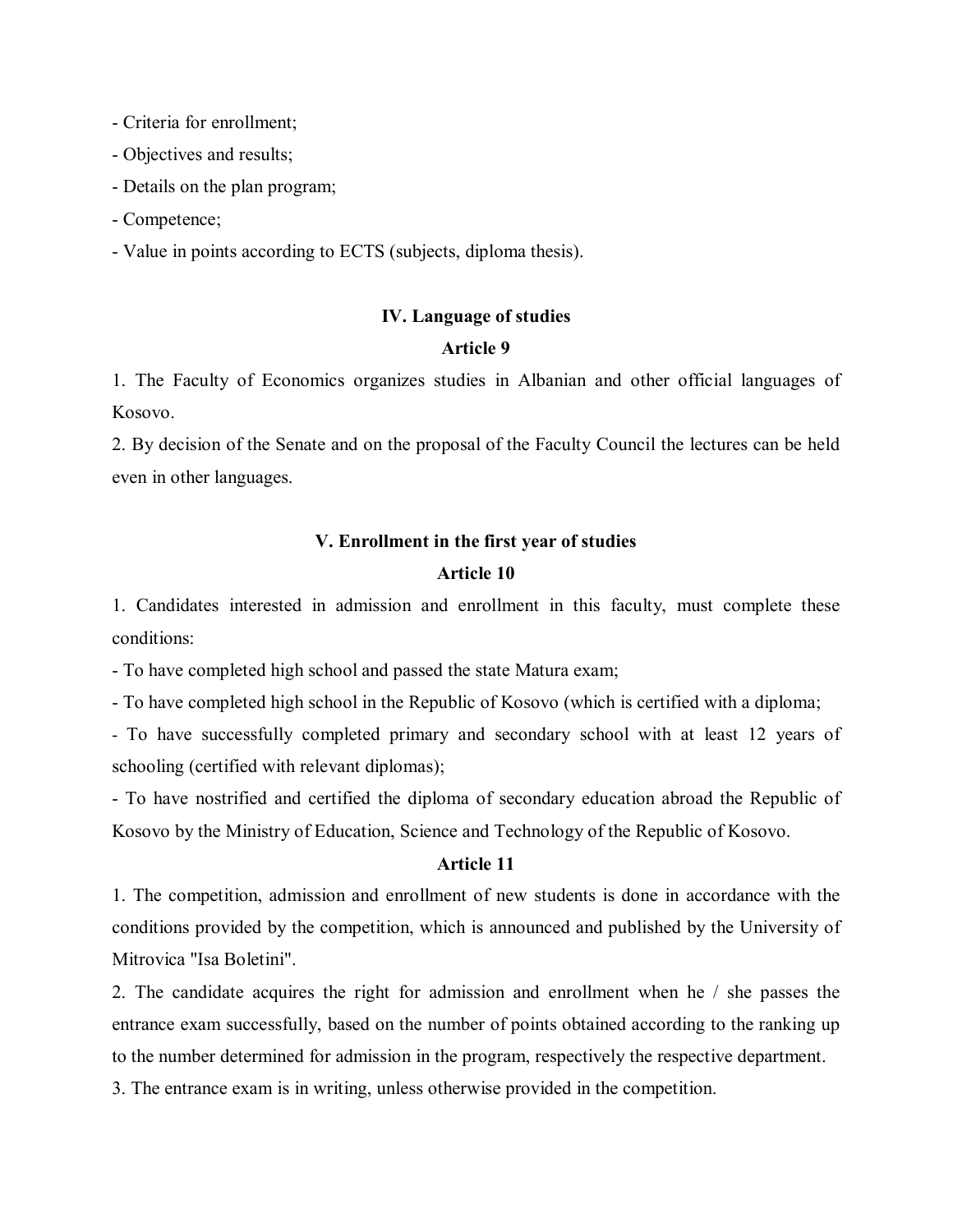4. The conditions, deadlines, organization and manner of holding the entrance exam are defined in more details in the competition published by the University of Mitrovica "Isa Boletini".

### **Article 12**

1. The candidate, who has not acquired the right to enroll, has the right to complain, request clarifications and see his test submitted for evaluation.

2. The complaint is submitted to the Dean of the Faculty within 24 hours, from the day of notification, respectively from the day of publication of the result of the entrance exam.

3. The Dean is obliged to submit the collected complaints without delay to the Complaints Review Commission formed by the Rector of the University.

### **Article 13**

1. Candidates who compete in the announced competition for admission are obliged to submit the following documents:

- Online application through the university website;

- Diploma and high school certificates (in original);

- Birth certificate;

- Copy of ID card;

- payment invoice by the bank for the entrance exam.

2. The documentation is submitted to the student affairs officer within the legally prescribed deadlines.

### **Article 14**

1. Candidates who have acquired the right to admission and enrollment, in addition to the documents mentioned above, must submit the following additional documents:

- Payment receipt in the name of semester enrollment, which is downloaded from the University Website;

- Completed enrollment form, which is obtained at the faculty.

2. The additional documentation is submitted to the student affairs officer within the deadlines provided for this purpose.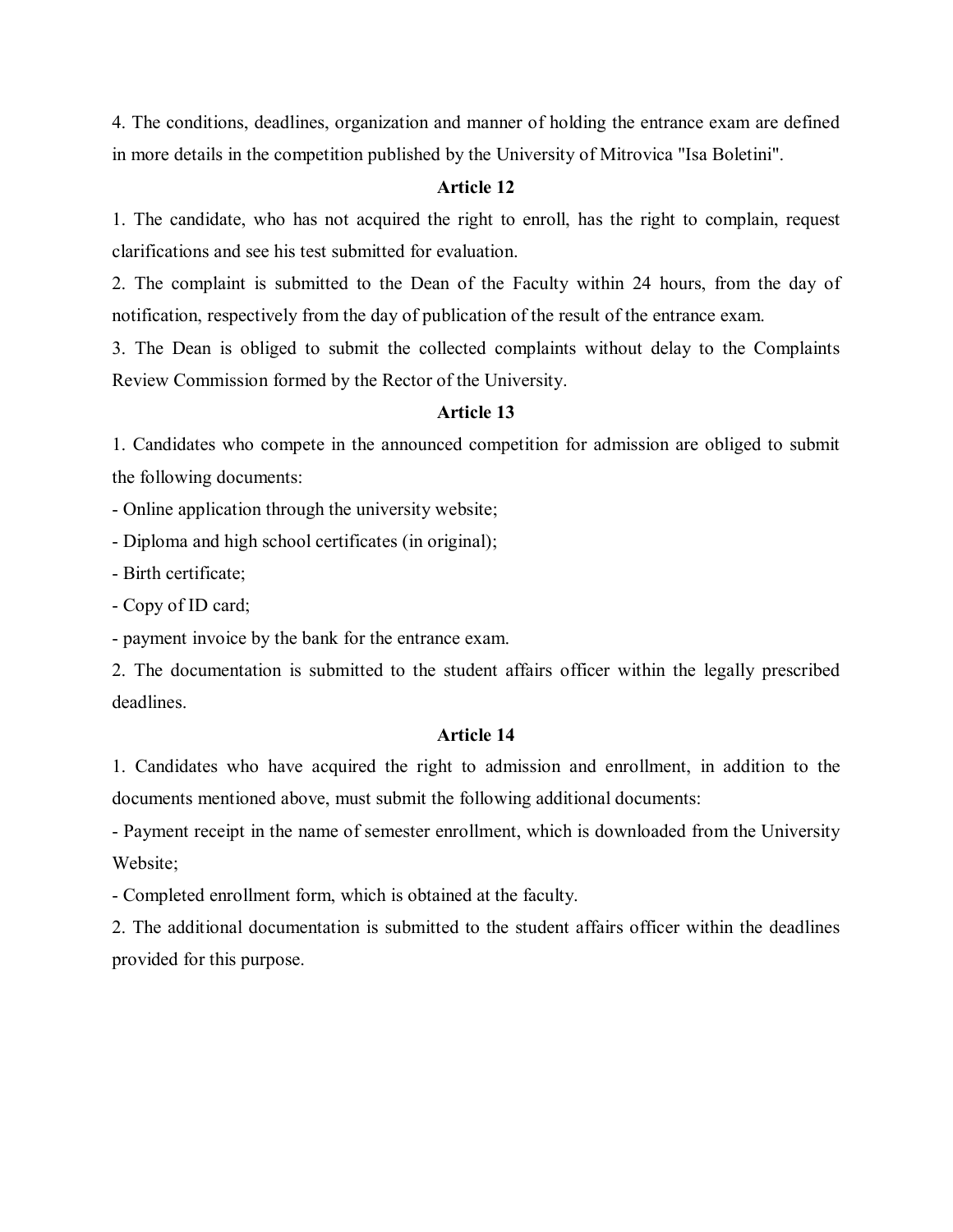# **VI. Student status and conditions of enrollment for the following year of study Article 15**

1. The student is enrolled in this faculty with regular status and by correspondence, unless otherwise provided by the competition for enrollment.

2. Upon enrollment, an identification card / ID is issued to the student.

## **Article 16**

1. Enrollment in the first year of studies is done at the time determined by the competition.

2. Enrollment in the second and third year of studies is done from  $1<sup>st</sup>$  to the  $15<sup>th</sup>$  of October.

3. The certification of the semesters is done in the period from  $15<sup>th</sup>$  to the 20<sup>th</sup> of January (for the winter semester) and from  $2<sup>nd</sup>$  to the 5<sup>th</sup> of June (for the summer semester).

### **Article 17**

1. The regular student is obliged to attend lectures, exercises, practical training, as well as to perform all other obligations related to the continuation of daily education until the end of studies.

2. For correspondence studies, the faculty organizes lectures and consultations according to a special schedule.

# **Article 18**

1. The student, who is not regular in lectures and exercises, has no right to certify the relevant semester nor to enroll the following one.

2. Exceptionally, the student is allowed to certify the relevant semester only in special and reasonable cases. The decision on this is made by the dean.

# **Article 19**

1. The student has the right to enroll the second year of studies, if he has won 70% of the credits or exams from the total number of credits in the subjects of the first year of studies.

2. The third year of studies, the student can enroll, if he has won 40% of credits or exams from the total number of credits from the subjects of the second year of studies.

# **Article 20**

1. The student cannot enroll the following year without passing all the exams of the previous year.

2. The student has the right to repeat the enrollment of the same year of studies as twice the duration of the studies.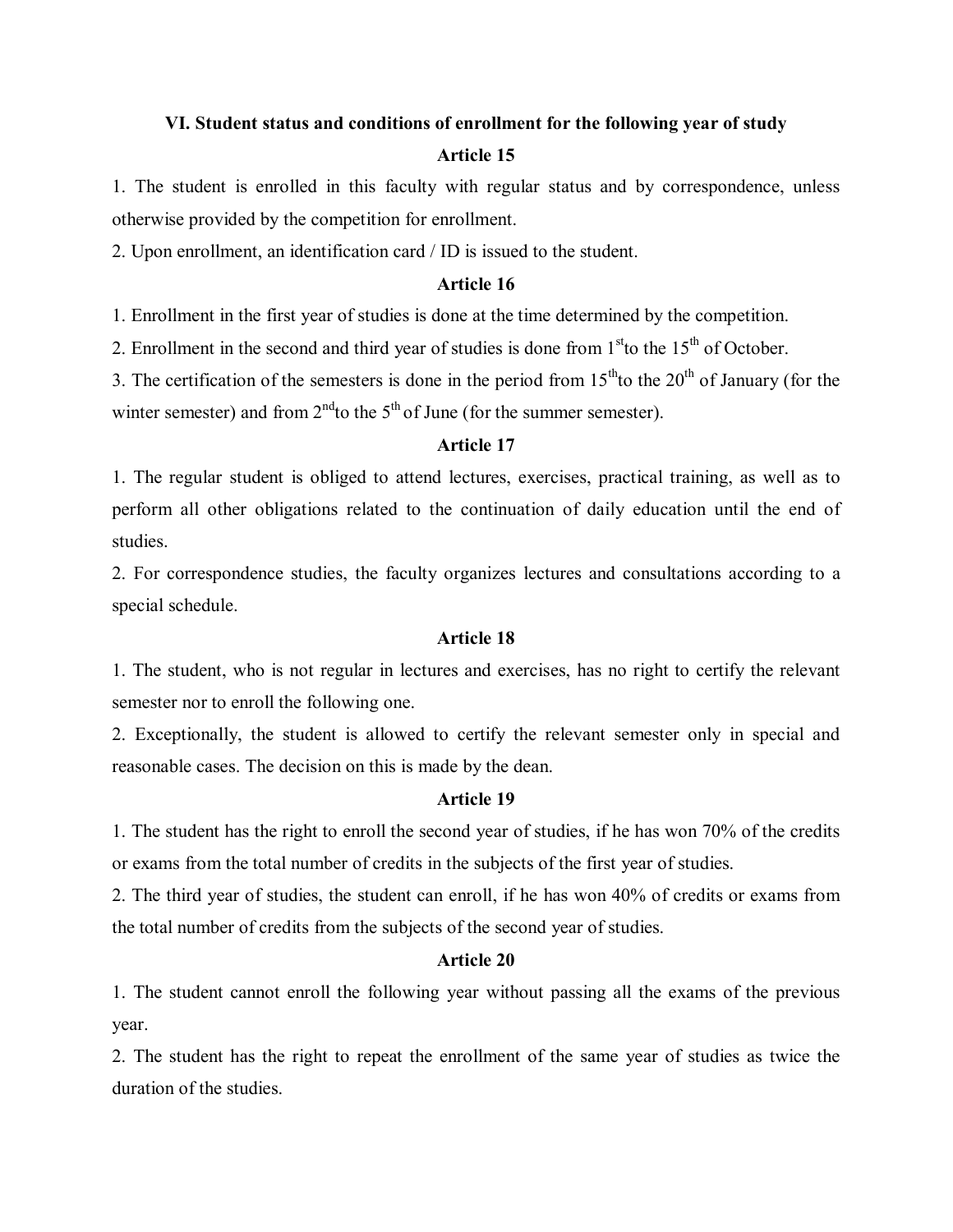1. The student, who in the term of September, does not get the credits provided by article 20 of this regulation for the enrollment of the following year, repeats the enrollment of the academic year.

2. The student, who repeats the enrollment of the year of studies, pays the tuition fee like other regular students, respectively by correspondence.

3. The student may request once more to extend the duration of regular studies for one or two years. The final decision on this is made by the dean of the academic unit.

### **Article 22**

1. The Faculty Council has the right to make special decisions for maintaining the status of a regular student in these cases: for the special achievements of the student in the field of education, science, technology, culture and sports.

### **Article 23**

The student may request temporary suspension from full student status in the following cases:

- serious illness,

- children care under the age of three, as well as

- in other justified cases.

# **Article 24**

l. The student, who has completed all the examinations provided by the curriculum for the respective direction, has the right to maintain the status of a regular student for another two years. During this time, the student must successfully complete all exams and pass the diploma exam.

### **Article 25**

1. The student, after the interruption from no more than two years, can be re-enrolled as a fulltime student and can continue in the same study program that was valid at the time of the first enrollment, even if in the meantime the study program has changed.

# **Article 26**

l. The student loses regular status in the following cases:

- when he voluntarily leaves the studies,

- when he has completed his studies,

- when he has not completed his studies in the double period of the duration of studies.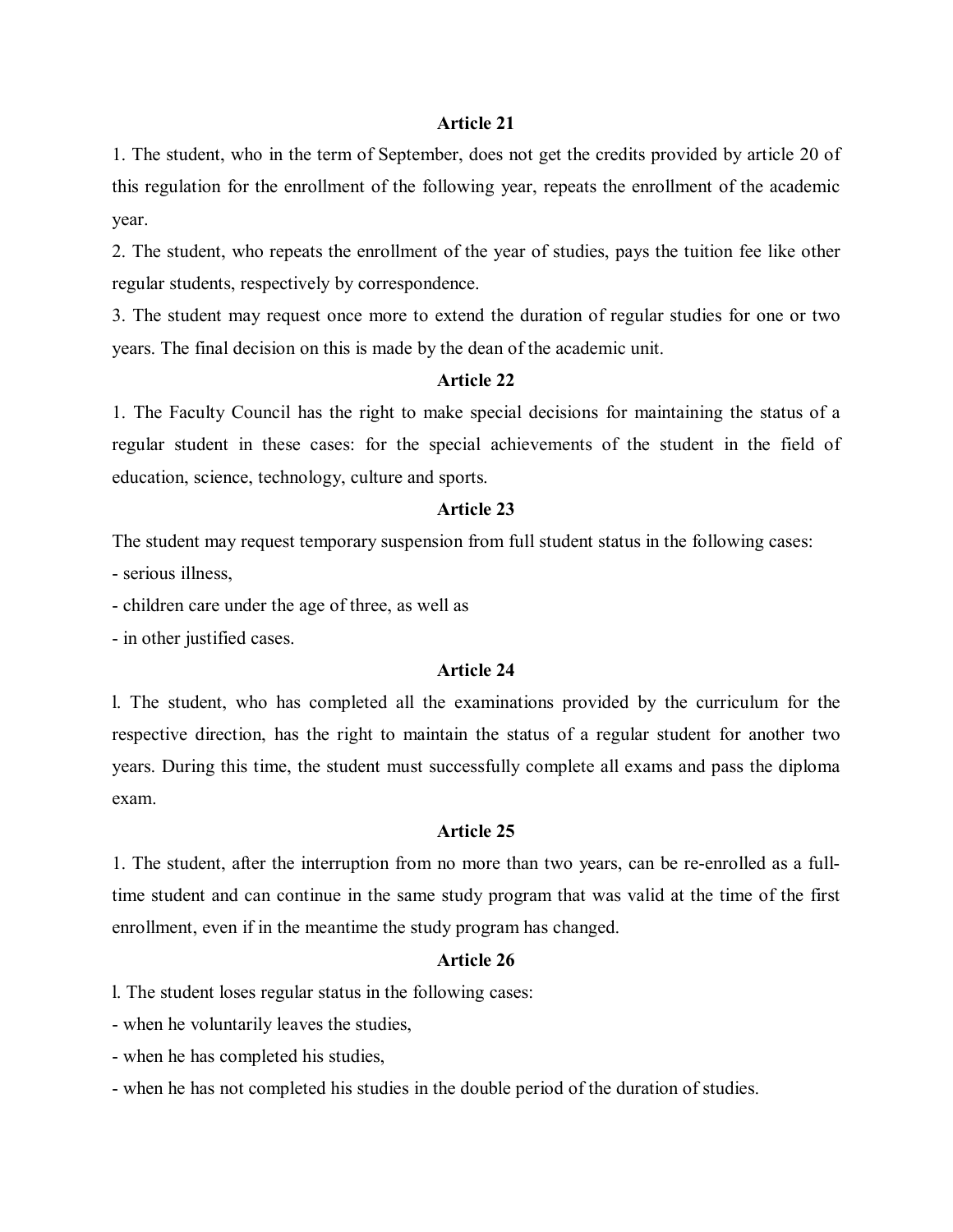# **VII. Change of the study program**

# **Article 27**

1. The student has the right to change the study program in the same unit (faculty) or in any other academic unit of the University.

2. The student is allowed to change the program, if at least 50% of the exams have been passed successfully in the previous program and that are accepted in the new study program.

### **Article 28**

1. The change of the study program is allowed only in the period from September 15th to30th of September of the following year.

2. The student may be allowed to enroll in the new curriculum: in the second year of studies in the respective programs and departments

3. The approval from paragraph 2 of this article is given by the Commission for studies, while the decision is taken by the Faculty Council.

4. Changing the study program is not allowed to the student who has to re-enroll in the first year of study in the new study program.

5. The request for change of the study program or department is submitted to the study commission of this faculty.

6. In addition to the request, the student submits the certificate of exams passed in the previous program.

7. Against the decision of the study commission, an appeal can be submitted to the Faculty Council.

8. The appeal is submitted within 8 days from the day of publication of the decision of the commission.

# **VIII. Transfer from other faculties**

# **Article 29**

1. The student, who is enrolled in other faculties, has the right to transfer to other Academic units, if he meets the conditions according to article 28 in the respective programs (directions).

2. The transfer is allowed from October 1st to October 15th, respectively from the 15th of January to the 15th of February.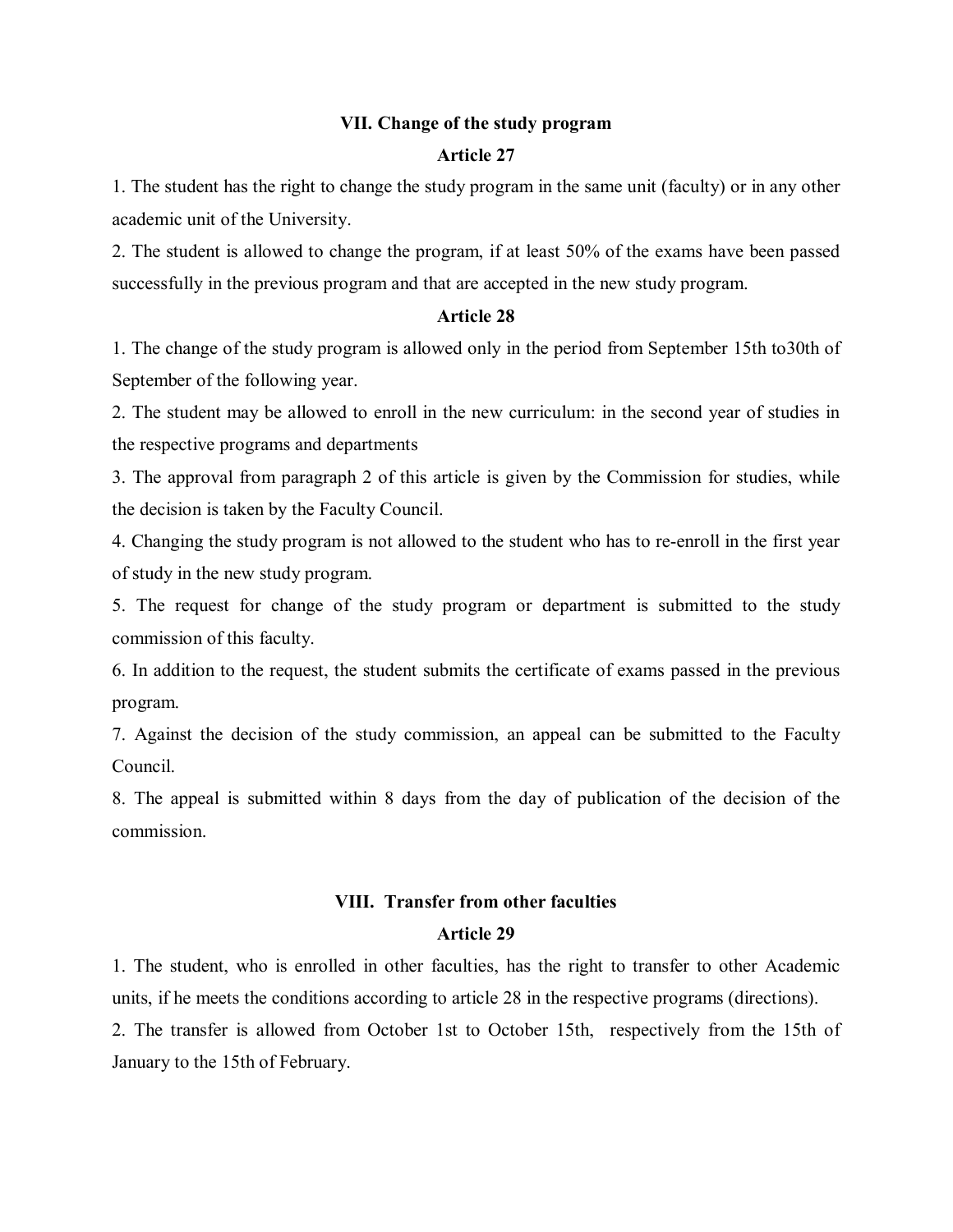3. If the candidate is allowed to transfer in the respective direction then he / she is obliged to pay for each exam taken, as well as the permission to transfer, according to the Administrative Instruction of MEST, on behalf of the University,

# **IX. Exam organization**

### **Article 30**

1. Exams are public.

2. The exams for the basic studies are held in the deadlines and dates determined and published in the notice board and the website of the faculty.

3. The regular exam deadlines are:

- a. January- (starting from  $20^{th}$  of January to the  $15^{th}$  of February).
- b. June (starting from the  $5<sup>th</sup>$  of June to the 30<sup>th</sup> of June) and
- c. September (starting from the  $1<sup>st</sup>$  of September to the  $30<sup>th</sup>$ of September).

# **Article 31**

1. The exams published in the notice boards are mandatory for both the questioner and the student.

2. The exam schedule is determined in a certain way that the student does not have more than one exam per day.

### **Article 32**

1. The schedule of exams is announced at the beginning of the academic year.

2. The Dean compiles and publishes the exam schedule, after having previously received the exam holding dates from the heads of the respective programs and departments.

3. The change of the exam holding date is allowed only in reasonable cases by the Dean's Office.

### **Article 33**

1. The registration of the exams is done:

- for January (15th to the 20th of January)

- for June (1st to the 5th of June)

- for September (20th to the 30thof August)

2. Delayed exam registration is allowed by a special decision from the dean.

3. Exams are registered with an ID card through the SMU system.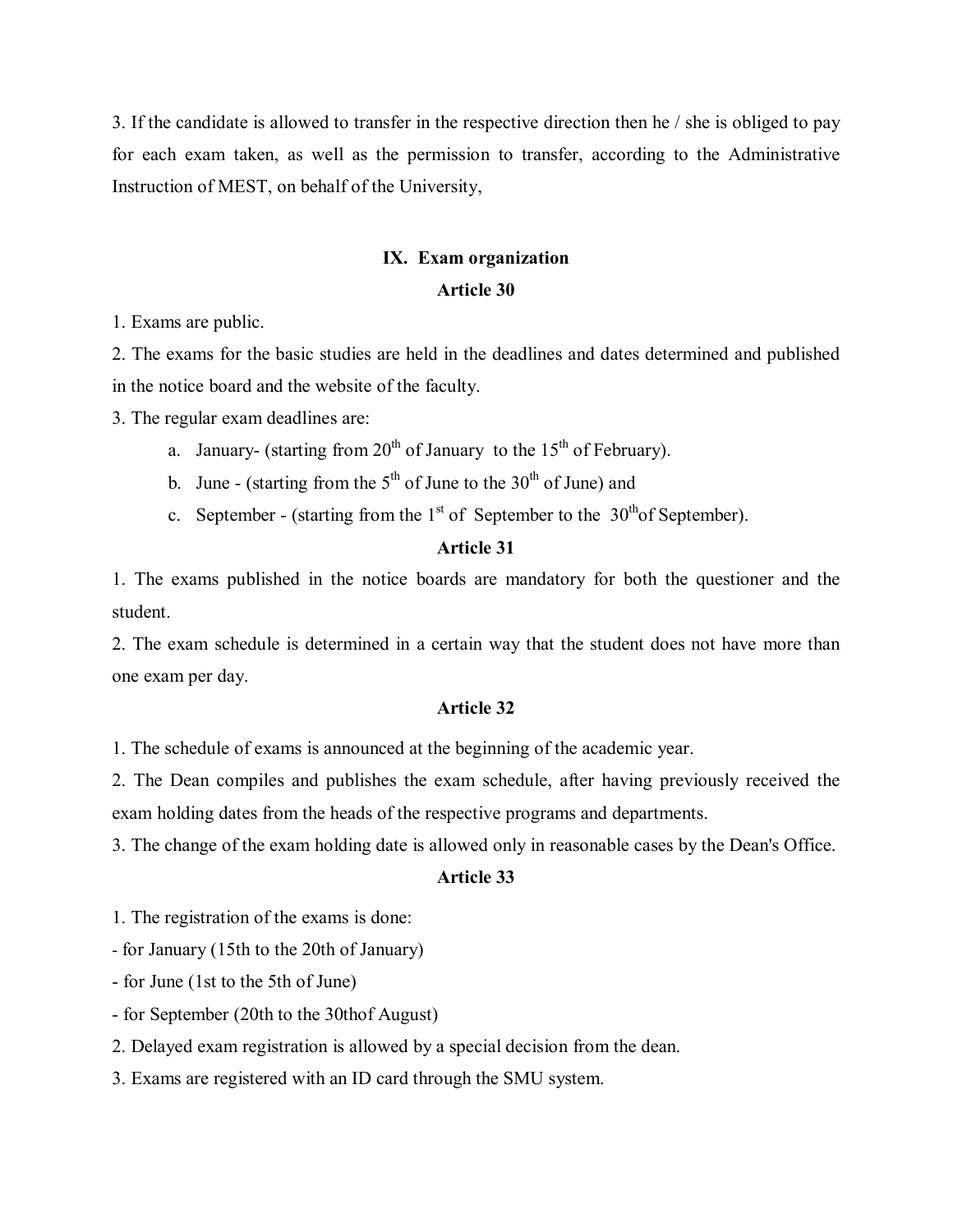1. The Professor is obliged to submit the exam report together with the list of students, as well as the physical copies of the application forms downloaded from the SMU system, to the service officer within 24 hours after the end of the exam.

### **Article 35**

1. The forms of holding the exam are: - written exam, oral exam, written and oral exam, - exam with test, - practical exam, - colloquium.

2. Combined written and oral exams are held within seven days.

### **Article 36**

1. The evaluation of the exam is expressed with a grade:

- grade 10 and 9 - excellent A, B

- grade 8- very good C
- grade 7 good D
- grade 6 sufficient E
- $-$  grade 5  $-$  fail F

### **Article 37**

1. Exams are evaluated by a questioner or by commission.

2. Commission exams are held:

- when the student has complained about the evaluation of the exam held,

- when the student takes the exam more than three times.

# **Article 38**

1. The student has the right to file a written complaint to the dean, against the grade received from the exam, as well as require viewing of the test submitted and evaluated by the questioner or the exam commission.

2. The complaint must be submitted within 48 hours, after the results of the exam are published.

### **Article 39**

1. The Dean assigns the three member commission for holding the exam.

2. The previous questioner does not participate in the assigned commission.

3. The student has no right to file a complaint against the evaluation of the commission.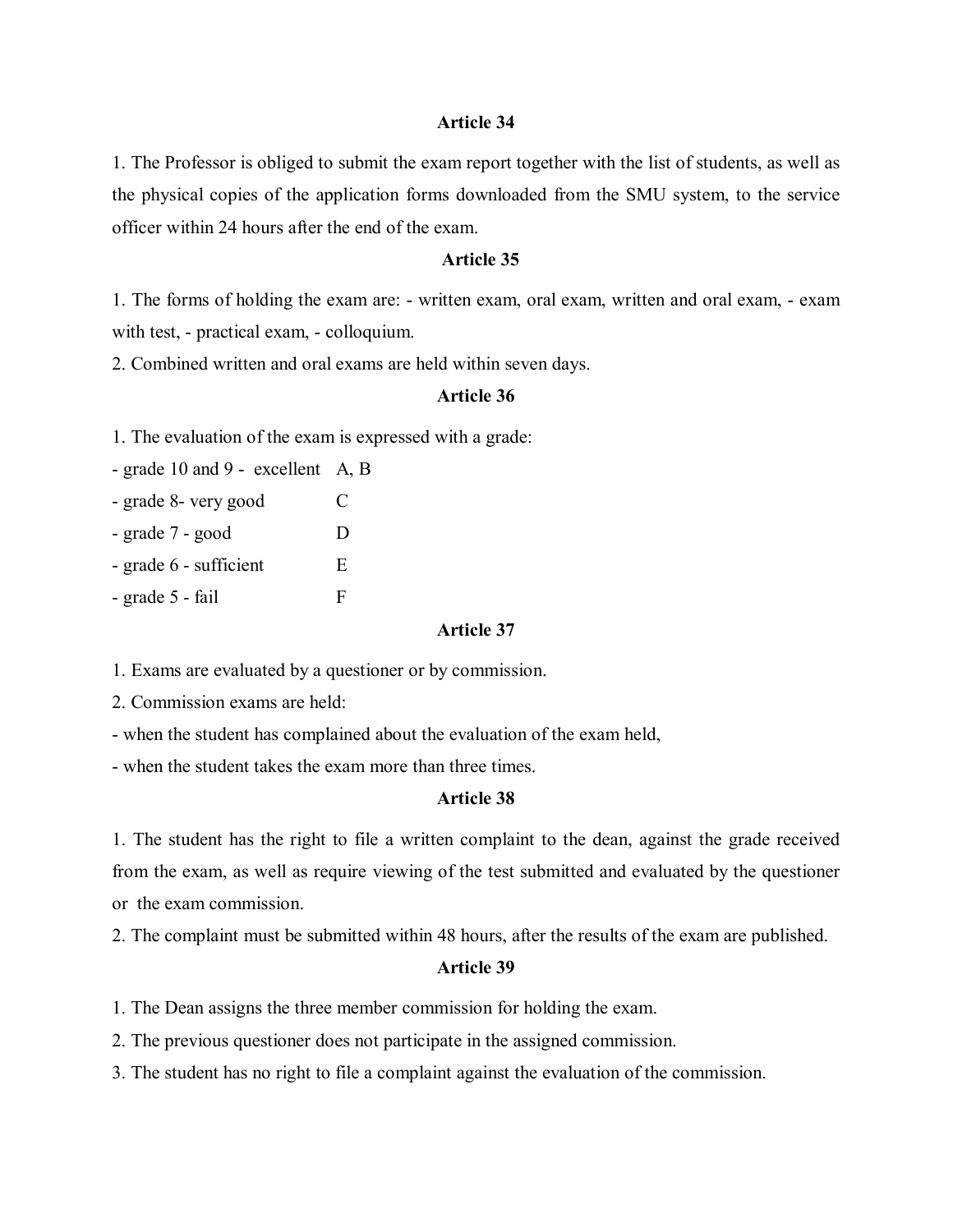1. The exam passed in violation of the provisions of this regulation is canceled.

2. The decision on the cancellation of the exam is taken by the dean.

3. The student has the right to complain against this decision.

4. The complaint is submitted to the Faculty Council within 48 hours from the day of notification.

### **Article 41**

1. The student has the right to request the postponement of the exam only in reasonable and justified cases.

2. The decision is made by the Dean. Rights and obligations of students

### **The rights and obligations of students**

## **Article 42**

1. Admitted students have the following rights:

- to participate in all lectures, theoretical exercises, laboratory exercises, practical training, field work, seminars, scientific-educational discussions, professional consultations, excursions of educational - scientific character, as well as in other forms of teaching that are organized with a curriculum.

- to use the equipment of the faculty according to the relevant rules for teaching and learning exercises.

- to use the university library in accordance with the relevant rules on the work of the library.

- to participate in the elections of students for their representation in the faculty,

- to participate in the meetings of the bodies and commissions where they are appointed as members.

- to perform such tasks with commitment and responsibility.

- to seek to get acquainted with the rules set for the studies at the faculty.

### **Article 43**

1. The student, who does not comply with the legal, statutory obligations, as well as the rules and obligations provided by this regulation or by a special decision of the dean of the faculty during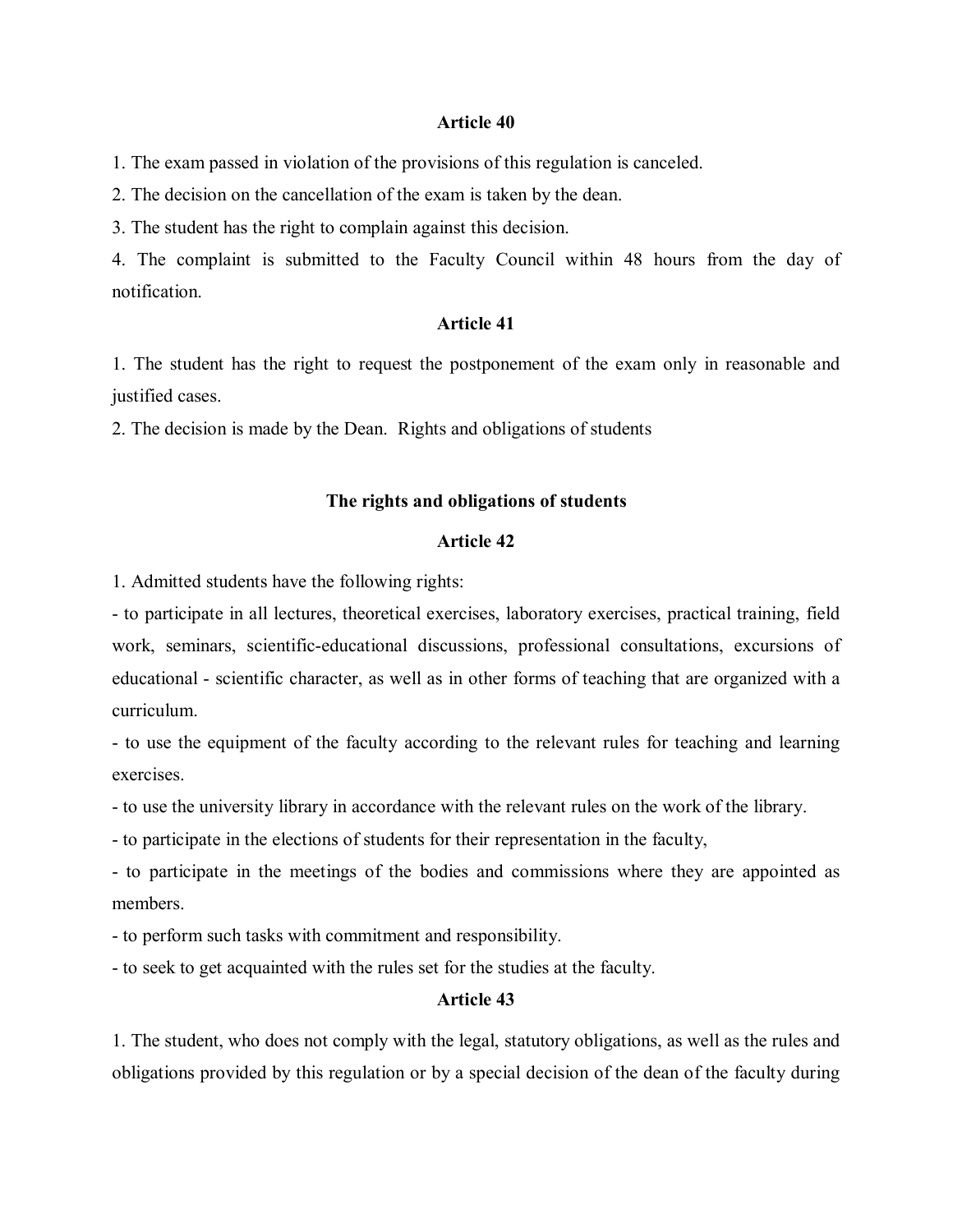the entire period of studies, and violates the obligations of studies, is responsible for this in disciplinary and legal terms.

## **Article 44**

1. Students have the right to appeal against any decision by which they consider that their rights have been violated during their studies.

2. The appeal is submitted:

- against the decision of the dean, as a body of the first instance –to the Faculty Council,
- against the decision of the Committee for Studies, as a body of the first instance –to the Appeals Committee of this faculty,
- against the decision of the Faculty Council, as a body of the first instance to the Commission for studies of the University.

### **Students organization**

### **Article 45**

1. Students' interests are realized directly in the student council and through their representation in:

- Student council,
- Student parliament,
- Faculty council, and
- University senate.

### **Article 46**

1. Students have the right to establish student organizations, to which all students can belong.

2. The University Board issues the rules of procedure for student councils.

#### **Completion of studies and defense of the final exam - (defense of the diploma)**

#### **Article 47**

1. 3-year basic studies - Bachelor in this faculty, are completed after passing the final exam (defense of the diploma).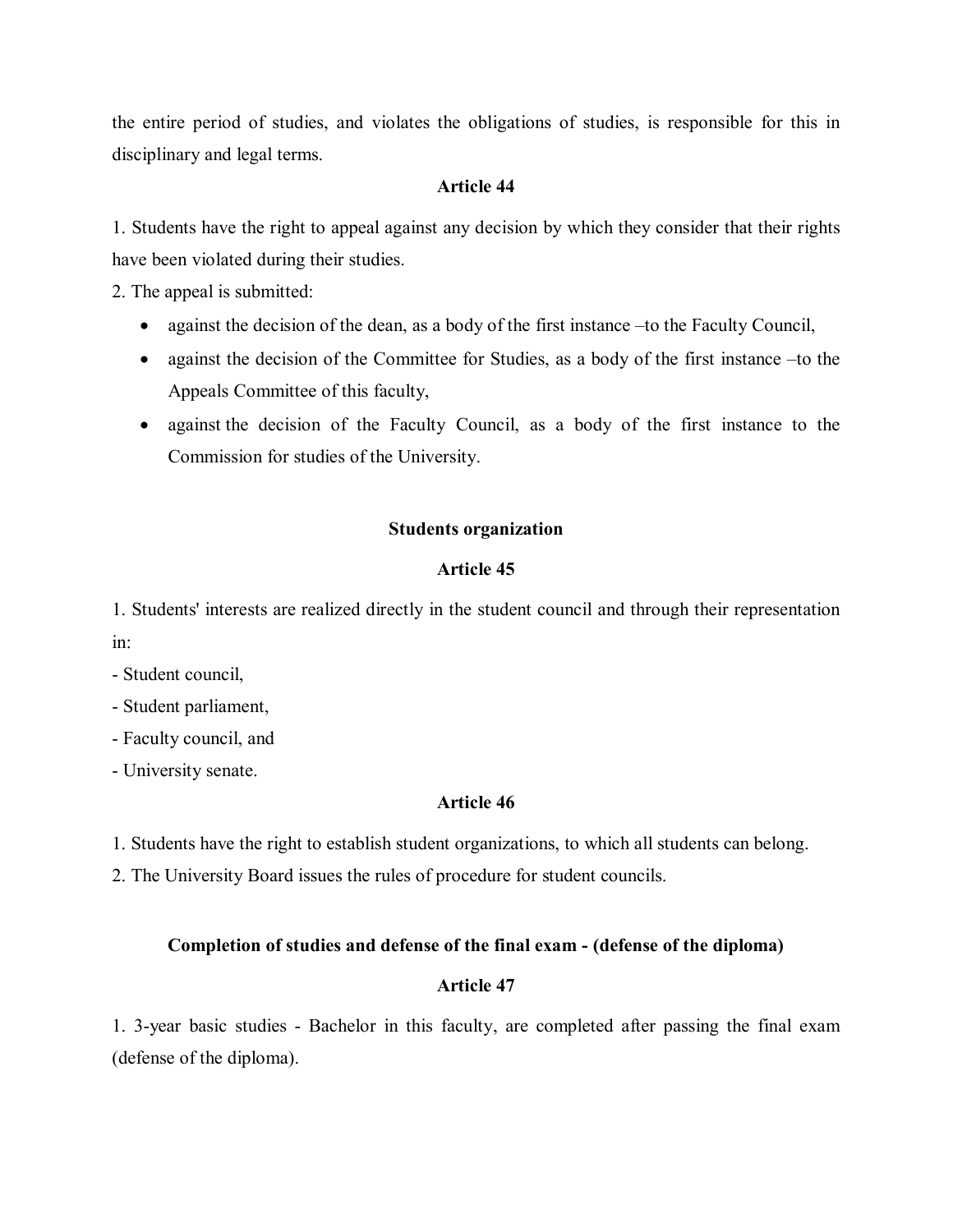1. The Bachelor's thesis is written individually by the student, proving that the theoretical skills achieved during the studies can be successfully used to solve practical problems in certain scientific fields.

2. Procedures for application, elaboration, defense and evaluation of Bachelor thesis are determined by the faculty council

### **Article 49**

1. The sessions for defense of the final exam (diploma) are:

- January session,

- June session,

- September session.

#### **Article 50**

1. The defense of the final exam (diploma) is public.

2. The defense of the final exam is done before the commission of three members.

3. The commission is appointed by the dean in cooperation with the heads of the branches.

## **Article 51**

1. In the final exam (diploma), the student must show the knowledge and theoretical skills he has achieved during the studies in mastering the given topic, that he has worked on the topic with the method that corresponds to the work, that he knows the literature and knows how to use it professionally and independently.

# **Article 52**

1. The final exam represents the independent and professional work of a problem of a certain theoretical, methodological or professional task.

2. The final exam is elaborated and defended individually.

3. In special cases, by special decision of the faculty council, it may be allowed to elaborate the defense of the final exam together by two students.

### **Article 53**

1. The submission for the defense of the final exam is made in the administration of the faculty to the official or to the authorized person.

2. Application forms are received at the service of students.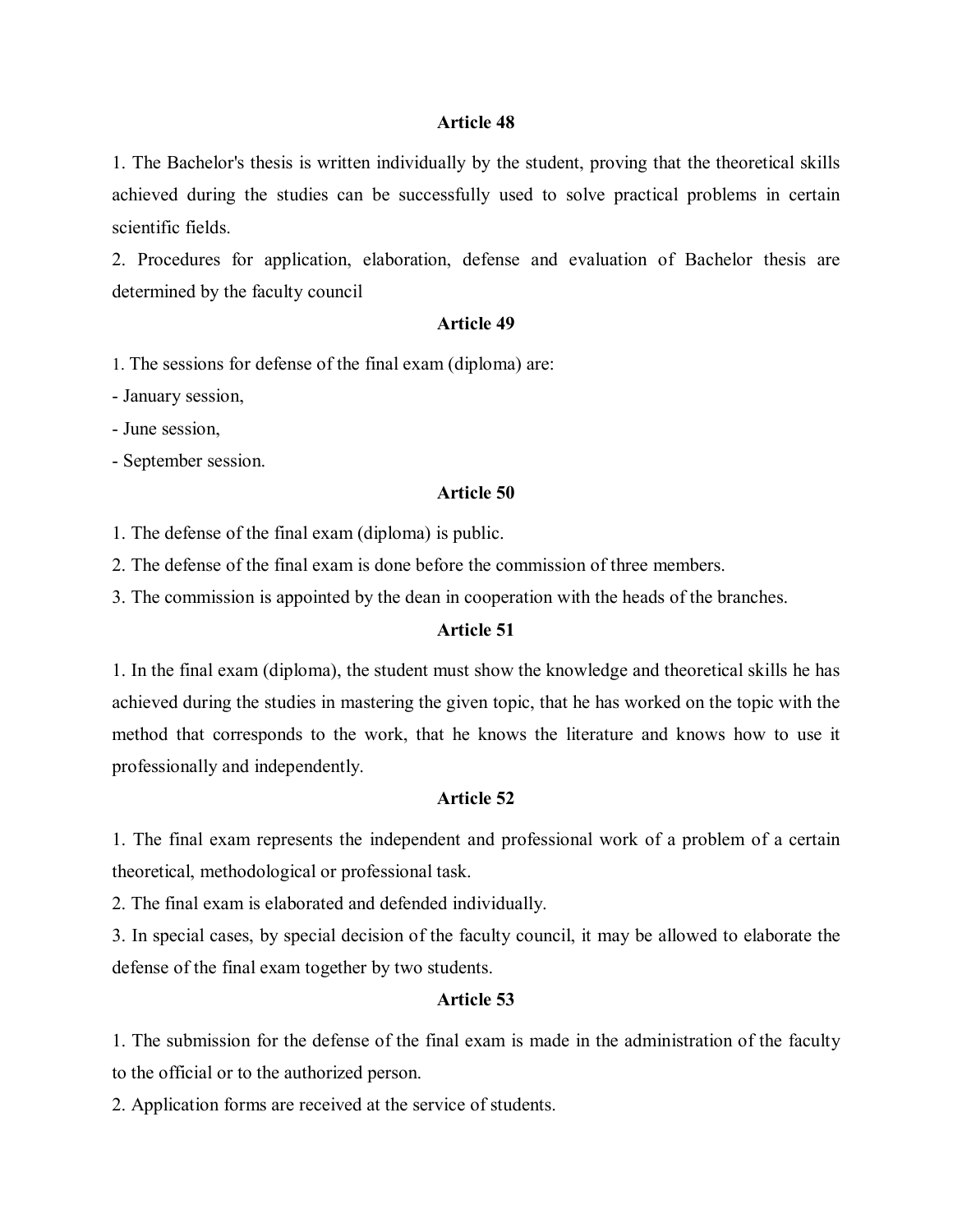3. The form is completed with all the data for the student who submits for the defense of the final exam.

4. In addition to the request for submission of the final exam, the student also submits:

- ID cards,

- Application form for the final exam (taken from the clerk for student affairs),

- Thesis (in four copies).

# **Article 54**

1. The defense of the final exam (diploma) is kept with charge sheet.

2. The charge sheet is signed by the members of the commission and the dean.

# **Article 55**

1. The student, who successfully defends the final exam, gains the BACHELOR degree for the relevant teaching direction

# **Article 56**

1. The student, who successfully completes the final exam, is issued a certificate in the name of the diploma on the completion of the 3-year Bachelor studies of the respective direction or direction corresponding teaching and original diplomas.

2. The form of the diploma and the original diploma is determined by a special decision of the University according to the Administrative Instruction from the Ministry of Education, Science and Technology of the Republic of Kosovo.

# **Article 57**

1. The diploma is solemnly handed over to the student.

2. The faculty administration keeps records of graduate students.

# **X. Transitional and final provisions**

# **Article 58**

1. This regulation enters into force on the day of approval by the University Senate.